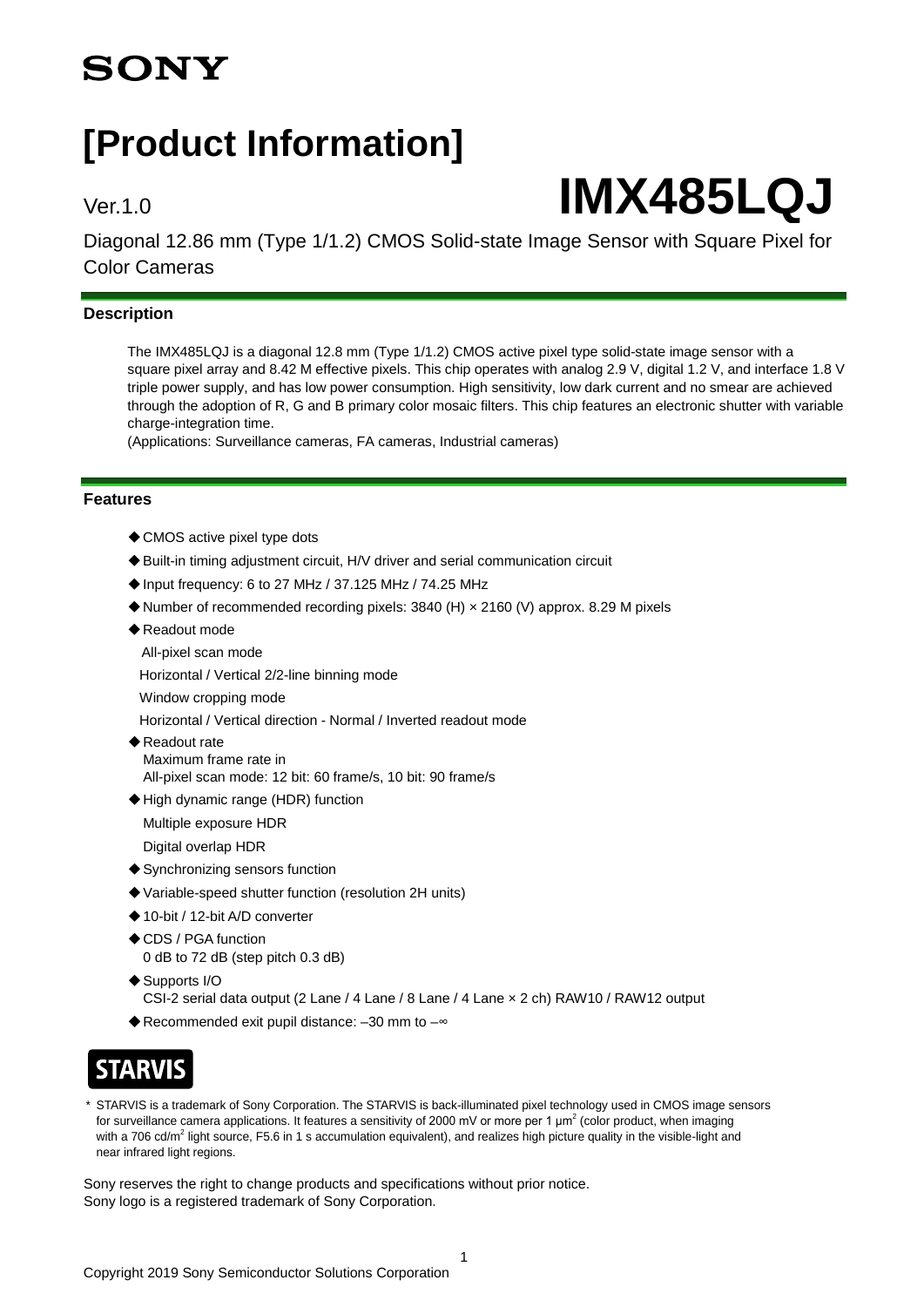## **Device Structure**

| ♦ CMOS image sensor                                                                                     |                                                                 |
|---------------------------------------------------------------------------------------------------------|-----------------------------------------------------------------|
| $\blacklozenge$ Image size                                                                              | Diagonal 12.8 mm (Type 1/1.2) approx. 8.40 M pixels, All pixels |
| ♦ Total number of pixels                                                                                | 3864 (H) x 2200 (V) approx. 8.50 M pixels                       |
| $\blacklozenge$ Number of effective pixels                                                              | 3864 (H) x 2180 (V) approx. 8.42 M pixels                       |
| $\blacklozenge$ Number of active pixels                                                                 | 3864 (H) x 2176 (V) approx. 8.40 M pixels                       |
| $\blacklozenge$ Number of recommended recording pixels 3840 (H) $\times$ 2160 (V) approx. 8.29 M pixels |                                                                 |
| $\blacklozenge$ Unit cell size                                                                          | 2.9 $\mu$ m (H) $\times$ 2.9 $\mu$ m (V)                        |
| ◆ Optical black                                                                                         | Horizontal (H) direction: Front 0 pixel, rear 0 pixel           |
|                                                                                                         | Vertical (V) direction: Front 20 pixels, rear 0 pixel           |
| $\bigcirc$ Dummy                                                                                        | Horizontal (H) direction: Front 0 pixel, rear 0 pixel           |
|                                                                                                         | Vertical (V) direction: Front 0 pixel, rear 0 pixel             |
| $\biglozenge$ Package                                                                                   | 122 pin LGA                                                     |
|                                                                                                         |                                                                 |

## **Image Sensor Characteristics**

| $(Tj = 60 °C)$     |      |              |                                               |
|--------------------|------|--------------|-----------------------------------------------|
| <b>Item</b>        |      | <b>Value</b> | <b>Remarks</b>                                |
| Sensitivity (F5.6) | Typ. | 9530 Digit   | 1/30 s accumulation<br>12 bit converted value |
| Saturation signal  | Min. | 3895 Digit   | 12 bit converted value                        |

#### **Basic Drive Mode**

| <b>Drive mode</b>                           | <b>Recommended number</b><br>of recording pixels    | Maximum frame rate<br>[frame/s] | <b>Output interface</b> | ADC [bit] |
|---------------------------------------------|-----------------------------------------------------|---------------------------------|-------------------------|-----------|
| All pixel                                   | 3840 (H) $\times$ 2160 (V)<br>approx. 8.29 M pixels | 90                              | CSI-2                   | 10        |
| Horizontal/<br>Vertical 2/2-line<br>binning | 1920 (H) × 1080 (V)<br>approx. 2.07 M pixels        | 90                              | CSI-2                   | 10        |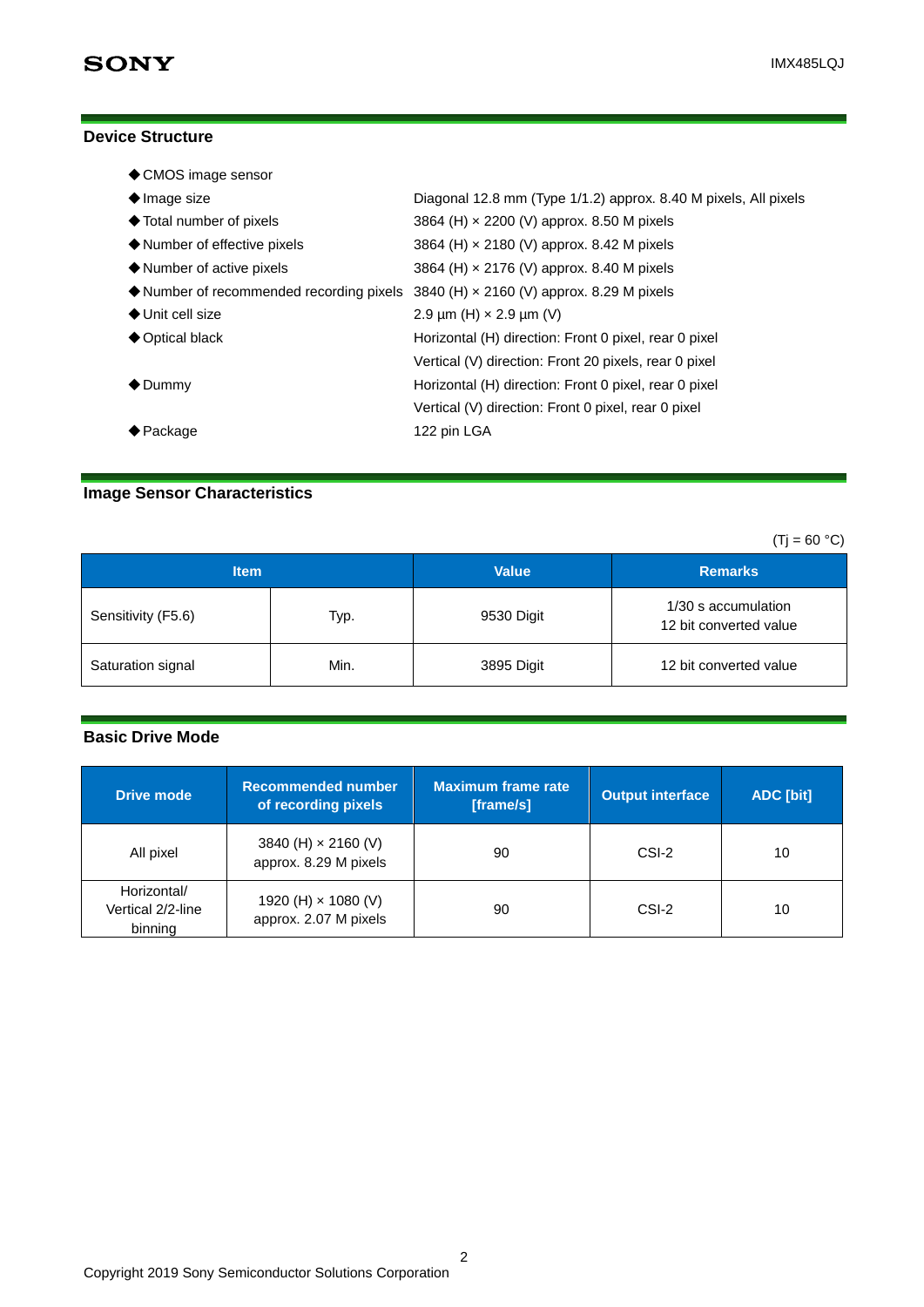## **SONY**

## **[Product Information]**

# Ver.1.0 **IMX485LQJ1**

Diagonal 12.86 mm (Type 1/1.2) CMOS Solid-state Image Sensor with Square Pixel for Color Cameras

## **Description**

The IMX485LQJ1 is a diagonal 12.8 mm (Type 1/1.2) CMOS active pixel type solid-state image sensor with a square pixel array and 8.42 M effective pixels. This chip operates with analog 2.9 V, digital 1.2 V, and interface 1.8 V triple power supply, and has low power consumption. High sensitivity, low dark current and no smear are achieved through the adoption of R, G and B primary color mosaic filters. This chip features an electronic shutter with variable charge-integration time.

(Applications: Surveillance cameras, FA cameras, Industrial cameras)

#### **Features**

- ◆ CMOS active pixel type dots
- ◆ Built-in timing adjustment circuit, H/V driver and serial communication circuit
- ◆Input frequency: 6 to 27 MHz / 37.125 MHz / 74.25 MHz
- ◆Number of recommended recording pixels: 3840 (H) × 2160 (V) approx. 8.29 M pixels
- ◆ Readout mode
- All-pixel scan mode

Horizontal / Vertical 2/2-line binning mode

Window cropping mode

Horizontal / Vertical direction - Normal / Inverted readout mode

- ◆Readout rate Maximum frame rate in All-pixel scan mode: 12 bit: 60 frame/s, 10 bit: 90.1 frame/s
- ◆High dynamic range (HDR) function
- Multiple exposure HDR

Digital overlap HDR

- ◆ Synchronizing sensors function
- ◆Variable-speed shutter function (resolution 2H units)
- ◆10-bit / 12-bit A/D converter
- ◆CDS / PGA function 0 dB to 72 dB (step pitch 0.3 dB)
- ◆ Supports I/O CSI-2 serial data output (2 Lane / 4 Lane / 8 Lane / 4 Lane × 2 ch) RAW10 / RAW12 output
- ◆ Recommended exit pupil distance: -30 mm to -~

## **STARVIS**

STARVIS is a trademark of Sony Corporation. The STARVIS is back-illuminated pixel technology used in CMOS image sensors for surveillance camera applications. It features a sensitivity of 2000 mV or more per 1  $\mu$ m<sup>2</sup> (color product, when imaging with a 706 cd/m<sup>2</sup> light source, F5.6 in 1 s accumulation equivalent), and realizes high picture quality in the visible-light and near infrared light regions.

Sony reserves the right to change products and specifications without prior notice. Sony logo is a registered trademark of Sony Corporation.